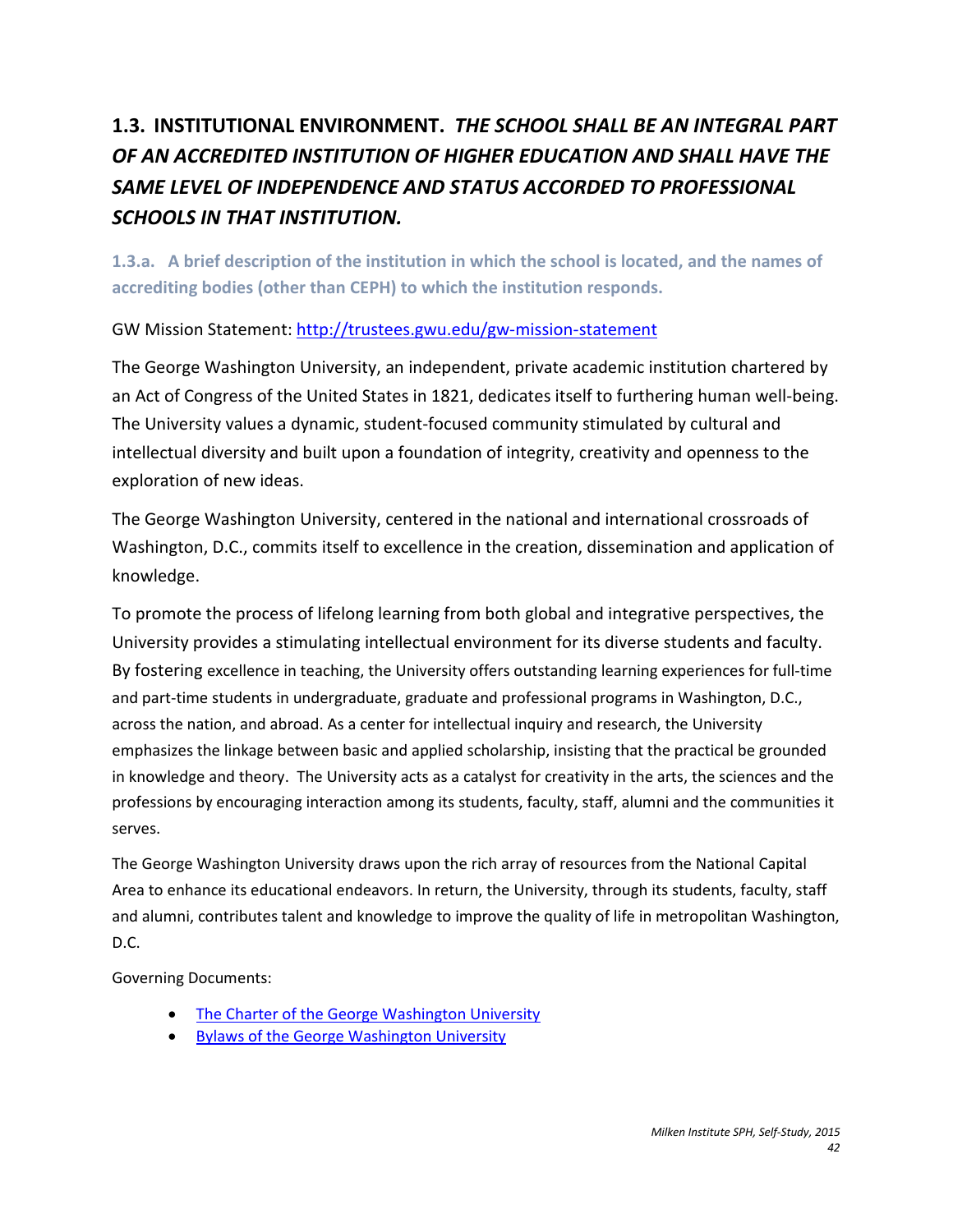#### **GW History**

GW is the largest institution of higher education in the District of Columbia. We have more than 20,000 students—from all 50 states, the District and more than 130 countries—studying a broad range of disciplines: from forensic science and creative writing to international affairs and computer engineering, as well as medicine, public health, the law and public policy.

GW comprises three campuses—Foggy Bottom and Mount Vernon in Washington, D.C., and the GW Virginia Science and Technology Campus in Ashburn, Va.—as well as several graduate education centers in the metropolitan area and Hampton Roads, Va. Within its 10 schools are full-time 2,260 faculty.

In addition to The Milken Institute School of Public Health, GW has nine other schools which are (in order of their establishment):

- Columbian College of Arts and Sciences
- School of Medicine and Health Sciences
- GW Law
- School of Engineering and Applied Science
- Graduate School of Education and Human Development
- School of Business
- Elliott School of International Affairs
- College of Professional Studies
- School of Nursing

Information regarding the accrediting bodies for all ten schools can be found at: [https://academicplanning.gwu.edu/accreditation-gw.](https://academicplanning.gwu.edu/accreditation-gw)

**1.3.b.One of more organizational charts of the university indicating the school's relationship to the other components of the institution, including reporting lines.**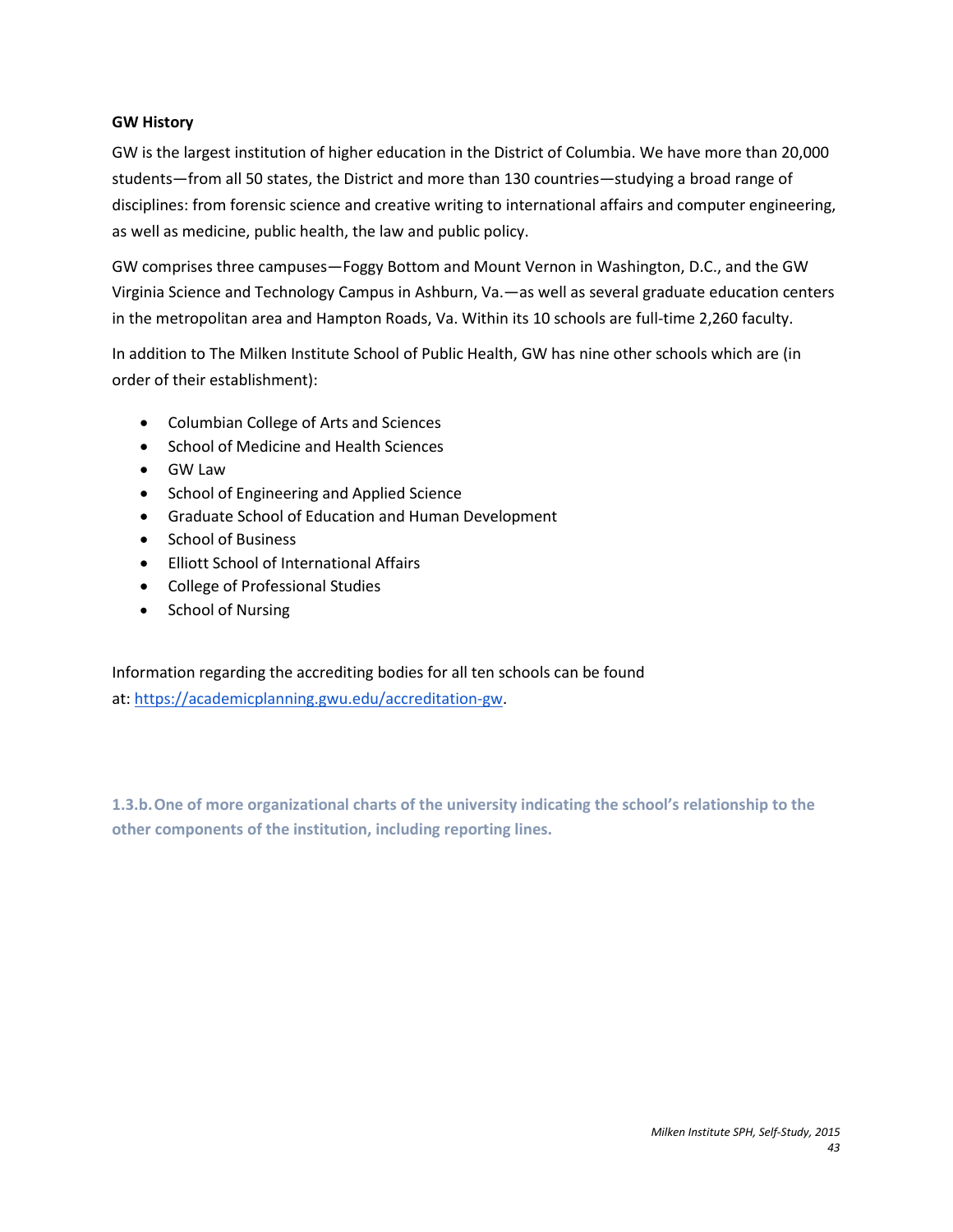

2015-06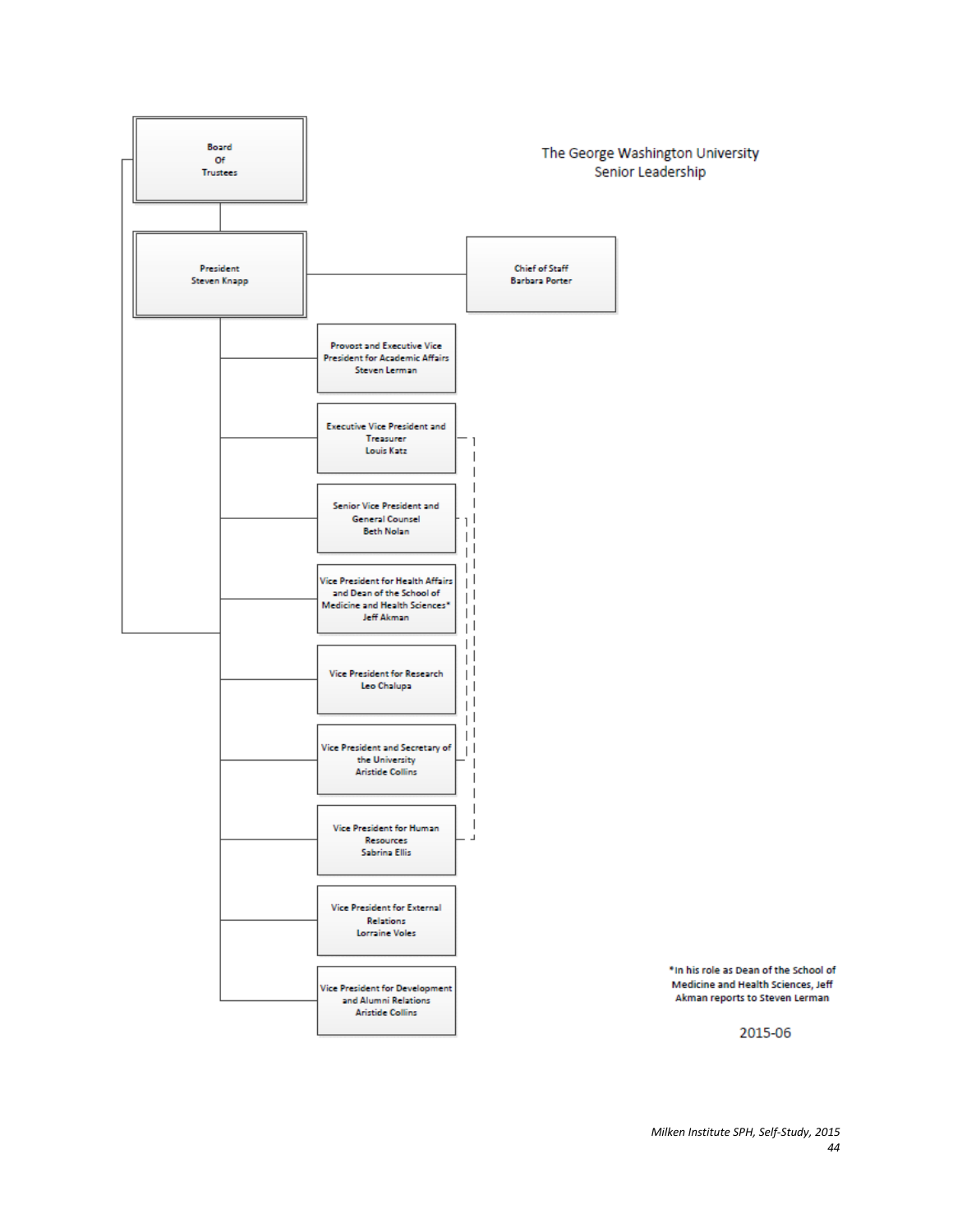

*Milken Institute SPH, Self-Study, 2015 45*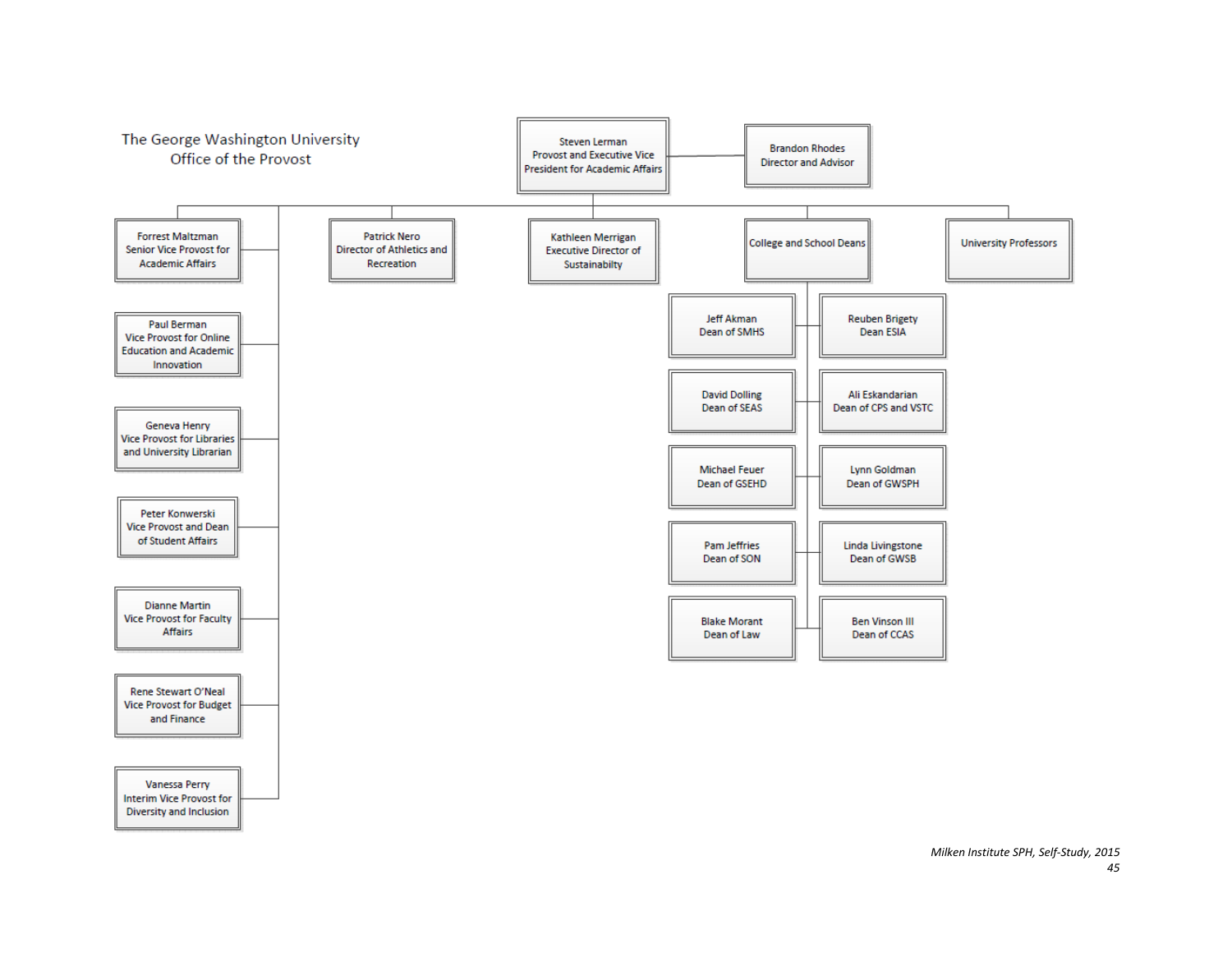**1.3.c. Description of the school's level of autonomy and authority regarding the following: budgetary authority and decisions relating to resource allocation; lines of accountability, including access to higher-level university officials; personnel recruitment, selection and advancement, including faculty and staff; and academic standards and policies, including establishment and oversight of curricula.**

#### **Financial Oversight**

The central division of the Executive Vice President and Treasurer (EVPT) oversee all of the financial resources of the University. There exist two budget models for the various schools at the George Washington University. Most of the schools are considered "open units", and as such, are managed collectively by the Executive Vice President and Treasurer's Office which makes planning, resource allocation and other budgetary decisions on behalf of those units.

The Schools of Public Health, Medicine, and Law are considered "closed units". They have a higher degree of autonomy due to the size and scope of each of these schools. They also have more responsibility for managing their revenues and expenses. The Executive Vice President and Treasurer's Office supervises the SPH Finance Director and certain decisions related to resource allocation must be approved by that office. Thus, while the closed units have a higher degree of autonomy, these three schools still work very closely with the Executive Vice President and Treasurer's Office on all aspects of budgetary authority and resource allocation.

While the School of Public Health is able to recruit and advance staff and faculty through the decentralized authority given to the School, we do adhere to all University policies related to selection and promotion for both staff and faculty. All decisions require coordination and approval through the University Human Resources Division as well as the Office of Faculty Recruitment and Personnel Relations. Key positions within the School maintain reporting lines to the President, Provost, Treasurer and the division of University Human Resources (HR).

The SPH is free to make investments in equipment or personnel and is responsible for funding these investments from its revenue and for responsibly managing its financial reserves. Like all of the closed unit schools the SPH pays allocation fees to the central GW Administration for services such as Registrar, Office of General Counsel, Accounting, Research Administration, etc. The operation and financing of school buildings, along with the negotiation and payment of leases, are the responsibility of all closed unit schools. Additionally, the closed unit schools fund deficits and build reserves based on their annual operating results. Finally, the Himmelfarb Medical Library and the SPH Research Laboratories are operated in SMHS facilities and the SPH reimburses the SMHS for them via Shared Service Agreements. There are multiple other interdepartmental transfers as well, to handle issues such as facilities rentals, security and housekeeping.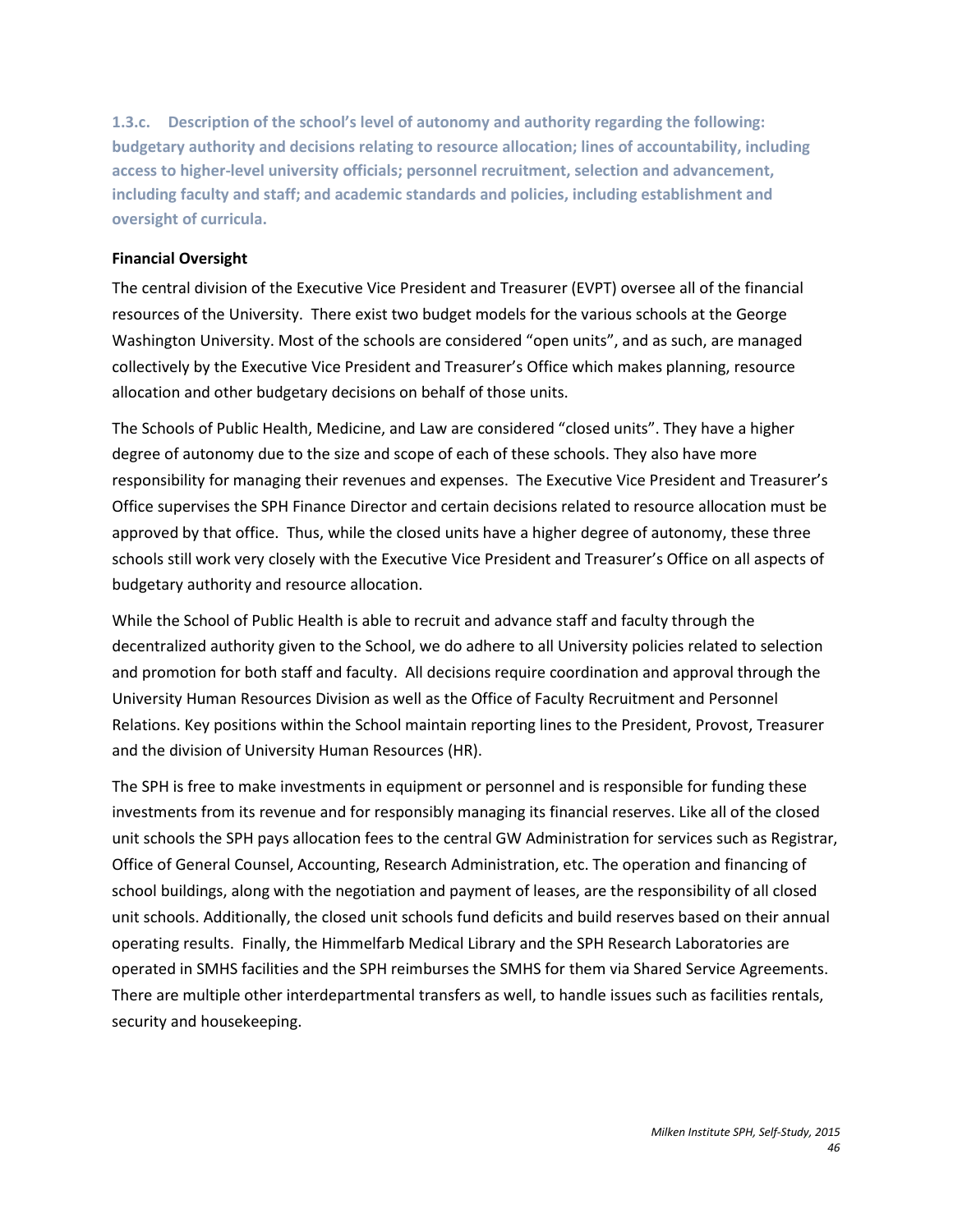#### **Faculty Recruitment and Advancement**

The departmental faculty determine the need for additional faculty and department chairs request searches from the Dean annually. The Dean reports to the Provost and annually makes a request to the Provost to approve SPH requests for faculty searches. Faculty Affairs functions are administered by a staff person of the School who coordinates with Provost Office staff. All SPH faculty are recruited and hired in accordance with University policy as defined by the Office of Faculty Recruitment and Personnel Relations. An overview of the complete hiring process and other documents related to faculty recruitment and hiring can be found in *ERF 1.3.c.: Overview of Recruitment, Selection and Appointment Process for Faculty and Librarians* and *Faculty Diversity Advocate and Degree Verification Policy*. Searches that are approved are carried out by faculty search committees in accordance with SPH bylaws and the University Faculty Code. Requests for faculty appointments, promotion and tenure (APT) are initiated by Department Chairs to departmental APT committees, which report their decisions to a school-wide committee that advises the Dean regarding her recommendations to the Provost. The SPH Faculty Affairs Office assures that all faculty searches and hires adhere to university and SPH policies.

#### **Staff Recruitment**

As is true for all units in GW, Human Resources (HR) Client Partners who directly report to the central University HR Office lead HR efforts in the School. Staff positions are also recruited and hired in accordance with University policy: [http://hr.gwu.edu/hiring-process.](http://hr.gwu.edu/hiring-process)

#### **Academic Oversight**

The SPH departments and freestanding programs each have a curriculum committee. These departmental and programmatic committees provide the first layer of curriculum review and improvement, approval of e new programs and courses and changes to existing curriculum within the department. Other more significant program changes, such as the development of new programs or courses, curricular changes to requirements for existing programs, significant course changes such as credit levels, etc. must be reviewed and approved by the SPH Curriculum Committee and finally by the Provost's Office prior to implementation. The GW Council of Doctoral Programs, the Provost, and the Board of Trustees must review and approve new doctoral programs.

# **1.3.d.Identification of any of the above processes that are different for the school of public health than for other professional schools, with an explanation.**

As mentioned in Criteria 1.3.c., the Schools of Public Health, Medicine, and Law are considered closed units while the rest of the schools are open units. A brief explanation of the closed unit model has already been provided in Criteria 1.3.c. To our knowledge there is no significant different between these processes among those three professional schools.